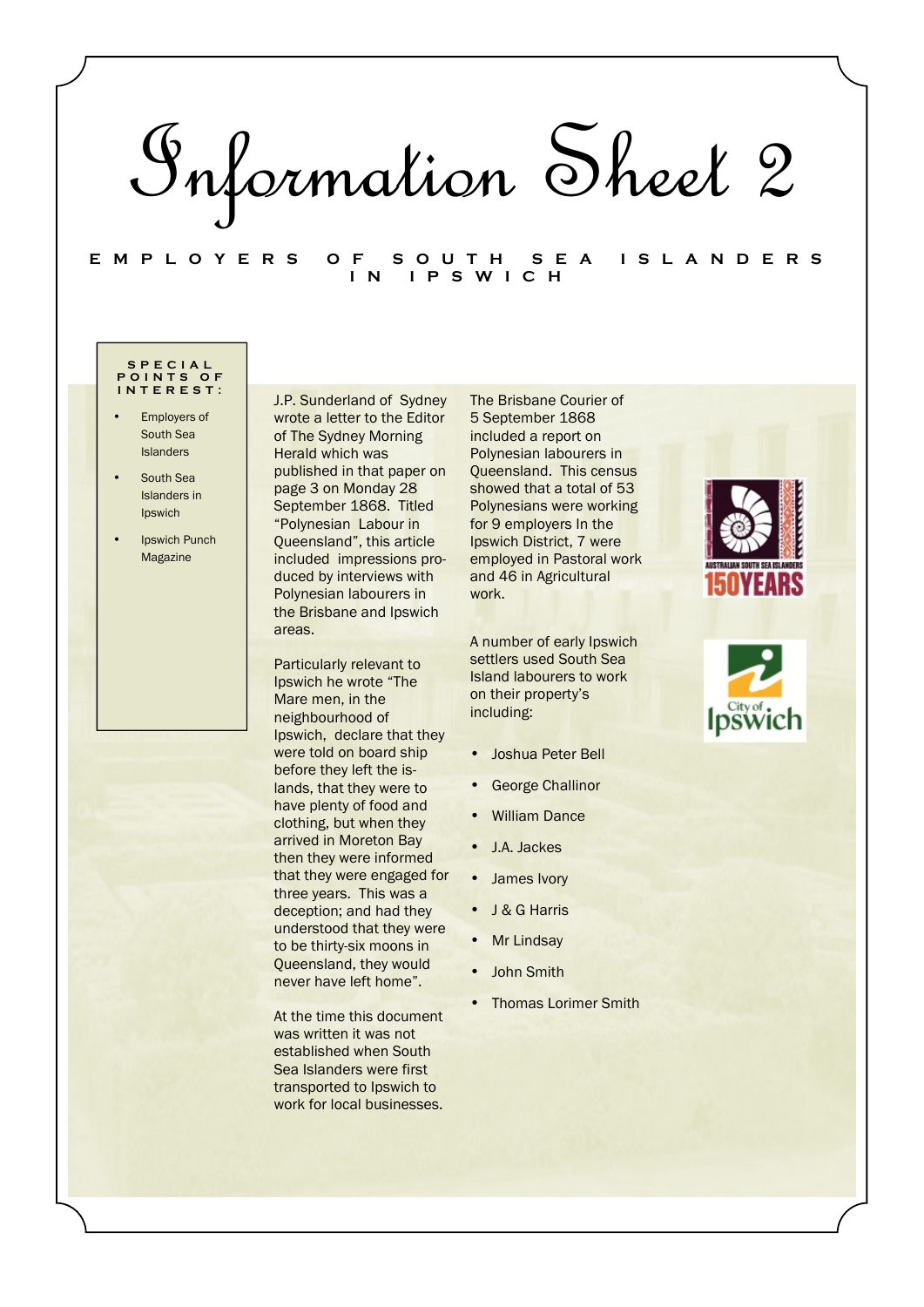## Joshua Bell Joshua Bell

In August 1926, Redgum (Tom Barker) wrote an article on the early recollections of Mr and Mrs Thomas Follett. Both worked for Joshua Peter Bell, Mr Follett ploughing, preparing the land for crops, cotton picking, and bringing the cotton in at the end of the day. They recalled that Mr Bell's cotton fields stretched right to Limestone (Ipswich). His cotton ginnery was located at Raceview, where the cotton was taken, ginned, and packed into bales.

### George Challinor

On page three of The Brisbane Courier, dated Wednesday 2 February 1870 the following appeared: "At Yamahanto, the property of Mr. G. Challinor, there are this season about 80 acres of cotton, the whole of which looks remarkably well. About 30 acres of this is pruned. It is ripening fast, there being about half a bale already picked. Great care has evidently been bestowed upon this crop, which looks very healthy indeed, and is remarkably clean.

Mr. Challinor has tried three methods of planting. About four acres of seed cotton has been planted with bone dust, salt, and guano, which certainly, as far as appearance goes, promises to be the best of the lot. It is very heavily podded, the pods being very plump and firm, while the plants have a particular freshness of color and are very full of leaf. A second method adopted has been to sow the seed with rotten cotton seed for manure; the remainder has been planted in the ordinary way. A small portion of the pruned seems to have

missed here, though not so much as in some other places. Ninety-day corn is sown wherever vacancies occur in the cotton. There are about ten acres of excellent maize on this farm, which is rapidly coming to maturity. The land here, as on most of the farms in the neighbourhood, is a black loamy soil, which is easy to work after the first ploughing, and appears to be well adapted for the culture of cotton.

Scarcely any caterpillars have yet made their appearance either here or on any of the farms in this district. The greatest nuisance is the pigweed, which is very difficult of eradication, and spreads in the most marvellous manner if not looked after with great care. The labor employed on the farm consists of two white men and four Polynesians, the latter being found very serviceable".

# William Dance

"In early December 1884, as an 18 year old, he set sail for Queensland to start his adult life in a new country. It's possible he was following in the footsteps of his older brother George, (no record of George's arrival in Queensland has yet been found). After a short stay in Brisbane, William set out for Toowoomba, to gain experience in agriculture, Australian style. Within two years however, he had bought land in the Marburg district, an area west of Brisbane, settled mainly by farmers of German stock".

"Early in his farming days, Bill Dance made use of "kanakas", Pacific Islanders enticed to Queensland as cheap labour by recruiters of somewhat dubious repute, known as

blackbirders". This practice was discontinued in the early 1900s by the newly-created Commonwealth of Australia, which tried to ensure the young nation was peopled almost solely by white British stock".

### J & G Harris J

The Harris brothers immigrated from London in 1833. In 1860, George Harris married Jane Thorn, daughter of George Thorn and the Harris brothers set up a cotton gin. Four years later, the brothers built a two-storey brick store in Bell Street. It had a slate roof and the exterior walls were decorated with ornamental mouldings.

The two main entrances had keystones with heads sculptured into the sandstone.

George Harris became bankrupt in the 1870s and the Ipswich Middle School used the store building until 1877. The building was later demolished; however, the keystones from the building were saved by A.E. (Bertie) Roberts and were eventually presented to Ipswich Central School as a gift for their 125th anniversary.



*J & G Harris store on the corner of Bell & Bremer Streets, Ipswich. Source: Picture Ipswich* 

### **PAGE 2** INFORMATION SHEET 2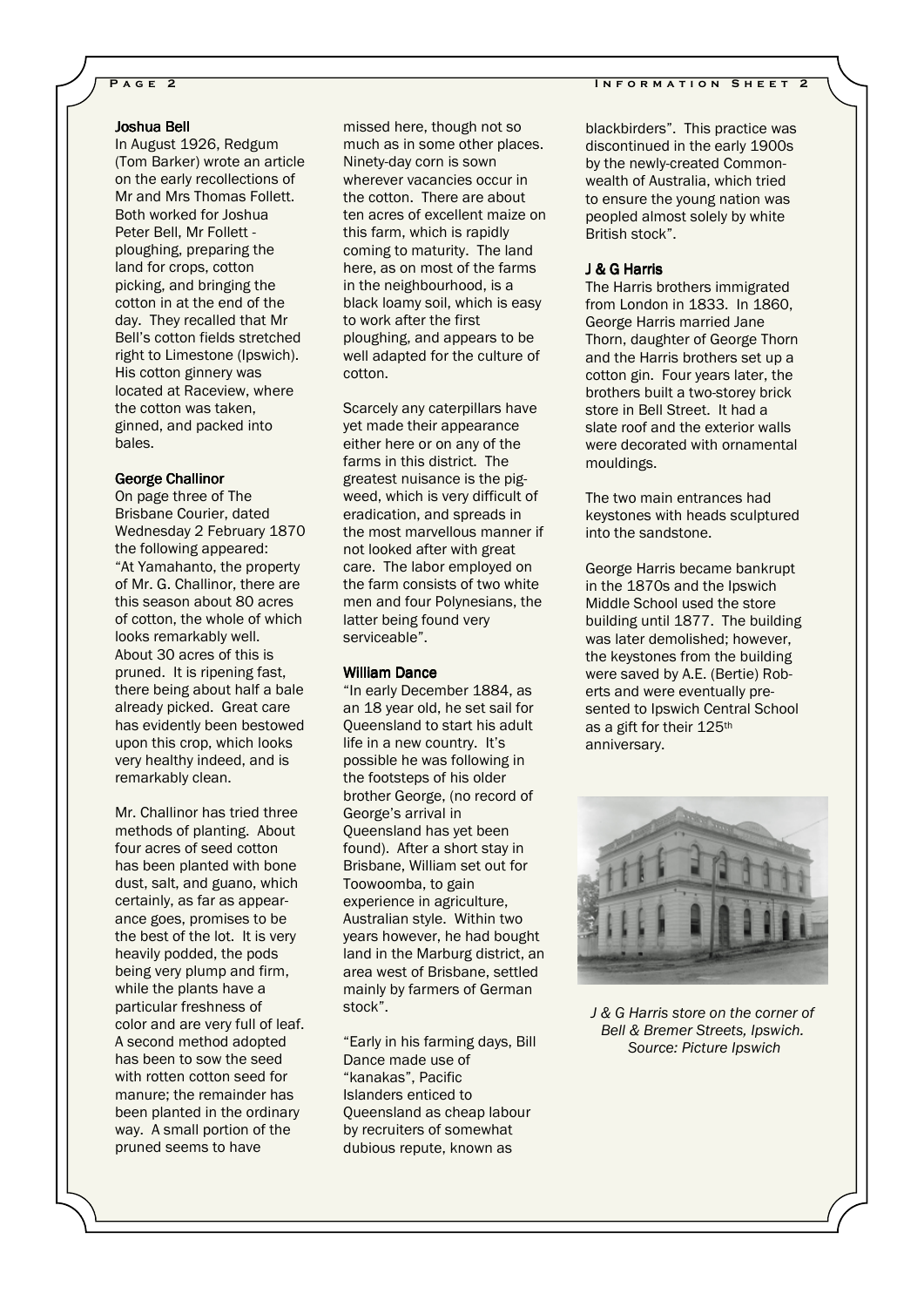James Ivory of Bundamba noted in his diary on 5th December 1871 that "Undoey rather surly, said before Jones he did not care if he was sent to Jail, he hinted that he wishes a tea pot & white sugar & 3 fingers of my best Tobacco. This was in answer to my charging him & the Kanakas of not working properly & up to their agreement. I also told him before Jones that none of these were to go to Ipswich without my authority or I would have to send a constable after them for going away. He said if Kanaka lazy send him away. I said I was Master & that they must work properly or I could give them less food. Undoey told me himself that he had 2 glasses grog at Ipswich.

The Kanaka at Harris' is I believe the origin of all this bother, as

they were as happy as Princes, singing & leaping about & as merry as could be before they went to Ipswich & saw him getting logs ready for foundation of Centrifugal".

The Courier Mail reported on an inquiry touching the death of a South Sea Islander named Stammid on 1 May 1872. "From the report of the evidence in the Queensland Times it appears that some islanders belonging to Messrs J. & G. Harris occupy a house in East-street, Ipswich, and on Saturday night and Sunday last they and a few fellowcountrymen were enjoying themselves at this house after the fashion of white labourers – namely, by hard drinking. The deceased, who had been in the colony for six years, and was in a delicate state of health from a

sprain of the back through carrying a bag of flour at Maryborough some time ago, got drunk, and died on the spot. Dr. Dorsey found no external marks of violence on the body, and thought it probably that death was caused merely by the man getting drunk in his weak state of health, but could not say positively until he had made a post-mortem examination. The Police Magistrate directed such an examination to be made, and the inquiry was adjourned to hear the doctor's further testimony. On the 3 May the Brisbane Courier reported that "The Bench gave a verdict that deceased died from injuries received on the head either by a blow or fall, but weather accidentally or otherwise there is no evidence to show".

As inquiry touching the death of a Bouth See Islander named Stammid, was held by the Police Magistrate of Ipswich on Tuesday last. From the report of the cridence in the Queensland Times it appears that some islanders belonging to Messrs. J. and G. Harris cooupy a house in East-street, Ipswich, and on Saturday night and Sunday last they and a few fellowcountrymen were enjoying themselves at this house after the fashion of white laborersnamely, by hard drinking. The deceased, who had been in the colony for six years, and was in a delicate state of health from a sprain of the back through carrying a bag of flour at Maryborough some time ago, got drunk, and died on the spot. Dr. Dorsey found no external marke of violence on the body, and thought it probable that death was caused merely by the man getting drunk in his weak state of health, but could not say positively until he had made a postmortem examination. The Police Magistrate directed such an examination to be made, and the inquiry was adjourned to hear the doctor's further testimony.